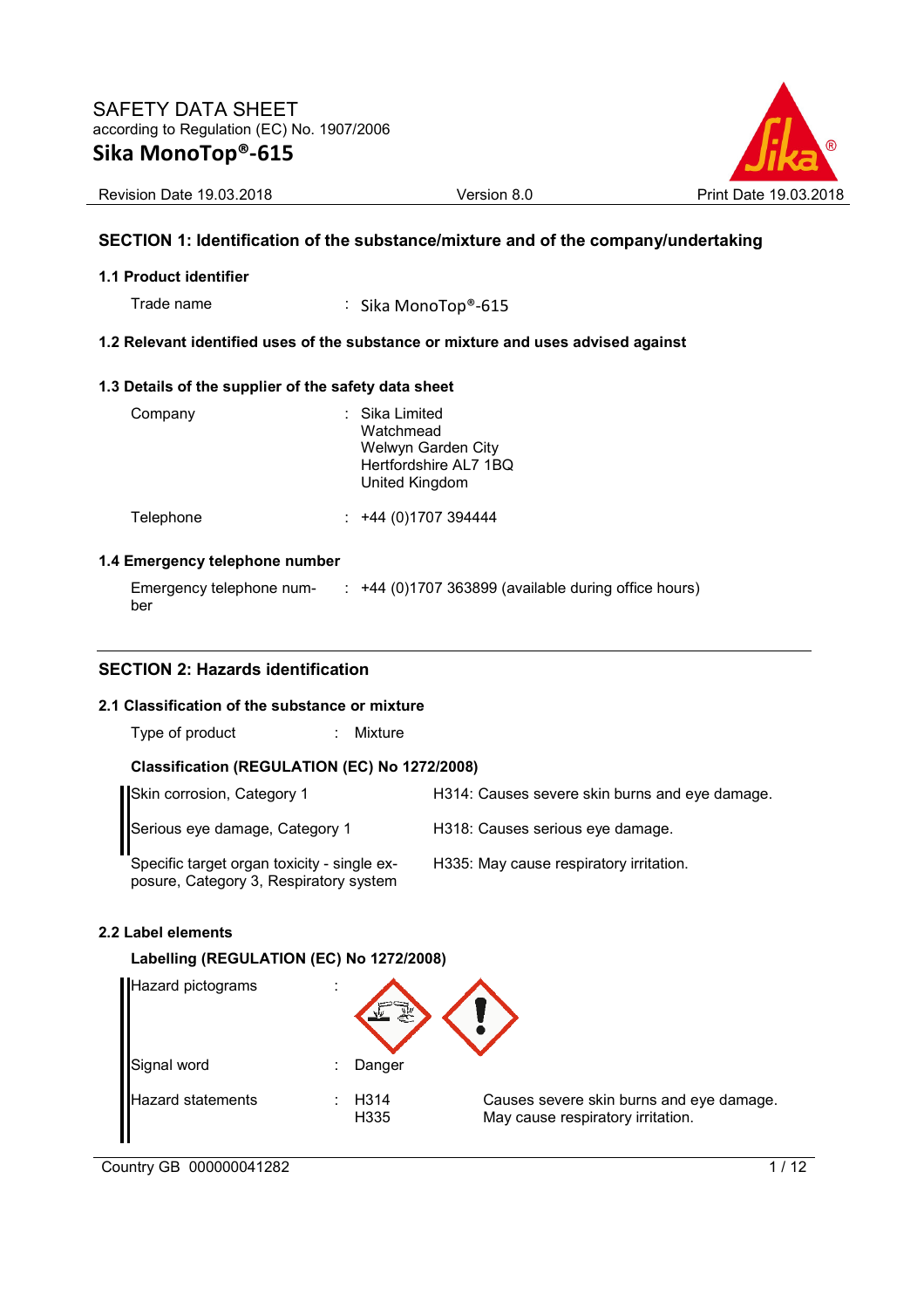

| <b>Revision Date 19.03.2018</b> | Version 8.0                                                                                                                                                                                                                                                                                                                                                                                                                                                       | Print Date 19.03.2018                                                                                                                                                                                                                                                        |
|---------------------------------|-------------------------------------------------------------------------------------------------------------------------------------------------------------------------------------------------------------------------------------------------------------------------------------------------------------------------------------------------------------------------------------------------------------------------------------------------------------------|------------------------------------------------------------------------------------------------------------------------------------------------------------------------------------------------------------------------------------------------------------------------------|
| <b>Precautionary statements</b> | : Prevention:<br>Do not breathe dust or mist.<br>P260<br>P280<br>eye protection/ face protection.<br><b>Response:</b><br>P301 + P330 + P331 IF SWALLOWED: Rinse mouth. Do<br>NOT induce vomiting.<br>P303 + P361 + P353 IF ON SKIN (or hair): Take off immedi-<br>with water.<br>P304 + P340 + P310 IF INHALED: Remove person to fresh<br>P305 + P351 + P338 + P310 IF IN EYES: Rinse cautiously<br>Continue rinsing. Immediately call a<br>POISON CENTER/doctor. | Wear protective gloves/ protective clothing/<br>ately all contaminated clothing. Rinse skin<br>air and keep comfortable for breathing. Im-<br>mediately call a POISON CENTER/doctor.<br>with water for several minutes. Remove<br>contact lenses, if present and easy to do. |

Hazardous components which must be listed on the label:<br>• 266-043-4 Cement (chromium reduced)

• 266-043-4 Cement (chromium reduced)

# **2.3 Other hazards**

This substance/mixture contains no components considered to be either persistent, bioaccumulative and toxic (PBT), or very persistent and very bioaccumulative (vPvB) at levels of 0.1% or higher.

# **SECTION 3: Composition/information on ingredients**

#### **3.2 Mixtures**

**Hazardous components** 

| Chemical name<br>CAS-No.<br>EC-No.<br>Registration number         | <b>Classification</b><br>(REGULATION (EC)<br>No 1272/2008) | Concentration<br>[%] |
|-------------------------------------------------------------------|------------------------------------------------------------|----------------------|
| Cement (chromium reduced)<br>65997-15-1<br>266-043-4              | Skin Irrit. 2; H315<br>Eye Dam.1; H318<br>STOT SE3; H335   | $>= 25 - 40$         |
| Substances with a workplace exposure limit :                      |                                                            |                      |
| Quartz (SiO2)<br>14808-60-7<br>238-878-4                          |                                                            | $>= 40 - 60$         |
| Fumes, silica<br>69012-64-2<br>273-761-1<br>01-2119486866-17-XXXX |                                                            | $>= 2.5 - 5$         |

For the full text of the H-Statements mentioned in this Section, see Section 16.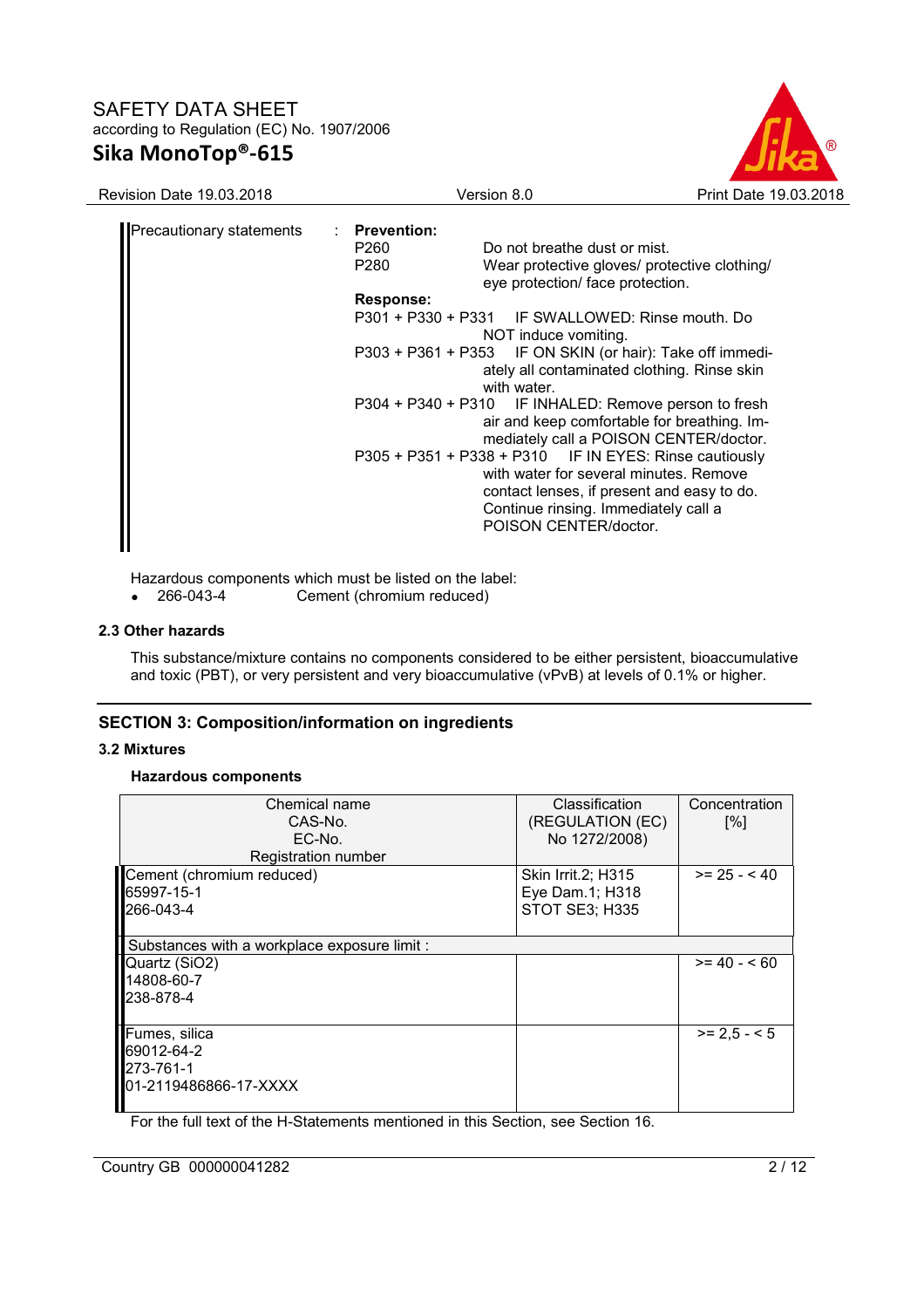

# **SECTION 4: First aid measures**

| 4.1 Description of first aid measures |                         |  |                                                                                                                                                                                                                                                                                                                           |  |  |
|---------------------------------------|-------------------------|--|---------------------------------------------------------------------------------------------------------------------------------------------------------------------------------------------------------------------------------------------------------------------------------------------------------------------------|--|--|
|                                       | General advice          |  | : Move out of dangerous area.<br>Consult a physician.<br>Show this safety data sheet to the doctor in attendance.                                                                                                                                                                                                         |  |  |
|                                       | If inhaled              |  | $:$ Move to fresh air.<br>Consult a physician after significant exposure.                                                                                                                                                                                                                                                 |  |  |
|                                       | In case of skin contact |  | : Take off contaminated clothing and shoes immediately.<br>Wash off with soap and plenty of water.<br>Immediate medical treatment is necessary as untreated<br>wounds from corrosion of the skin heal slowly and with difficul-<br>ty.                                                                                    |  |  |
|                                       | In case of eye contact  |  | : Small amounts splashed into eyes can cause irreversible tis-<br>sue damage and blindness.<br>In the case of contact with eyes, rinse immediately with plenty<br>of water and seek medical advice.<br>Continue rinsing eyes during transport to hospital.<br>Remove contact lenses.<br>Keep eye wide open while rinsing. |  |  |
|                                       | If swallowed            |  | : Do not induce vomiting without medical advice.<br>Rinse mouth with water.<br>Do not give milk or alcoholic beverages.<br>Never give anything by mouth to an unconscious person.                                                                                                                                         |  |  |
|                                       |                         |  | 4.2 Most important symptoms and effects, both acute and delayed                                                                                                                                                                                                                                                           |  |  |
|                                       | Symptoms                |  | : Cough<br>Respiratory disorder<br><b>Dermatitis</b><br>See Section 11 for more detailed information on health effects<br>and symptoms.                                                                                                                                                                                   |  |  |
|                                       | <b>Risks</b>            |  | Health injuries may be delayed.<br>corrosive effects<br>irritant effects<br>Causes serious eye damage.<br>May cause respiratory irritation.                                                                                                                                                                               |  |  |
|                                       | Causes severe burns.    |  |                                                                                                                                                                                                                                                                                                                           |  |  |
|                                       |                         |  | 4.3 Indication of any immediate medical attention and special treatment needed                                                                                                                                                                                                                                            |  |  |
|                                       | Treatment               |  | : Treat symptomatically.                                                                                                                                                                                                                                                                                                  |  |  |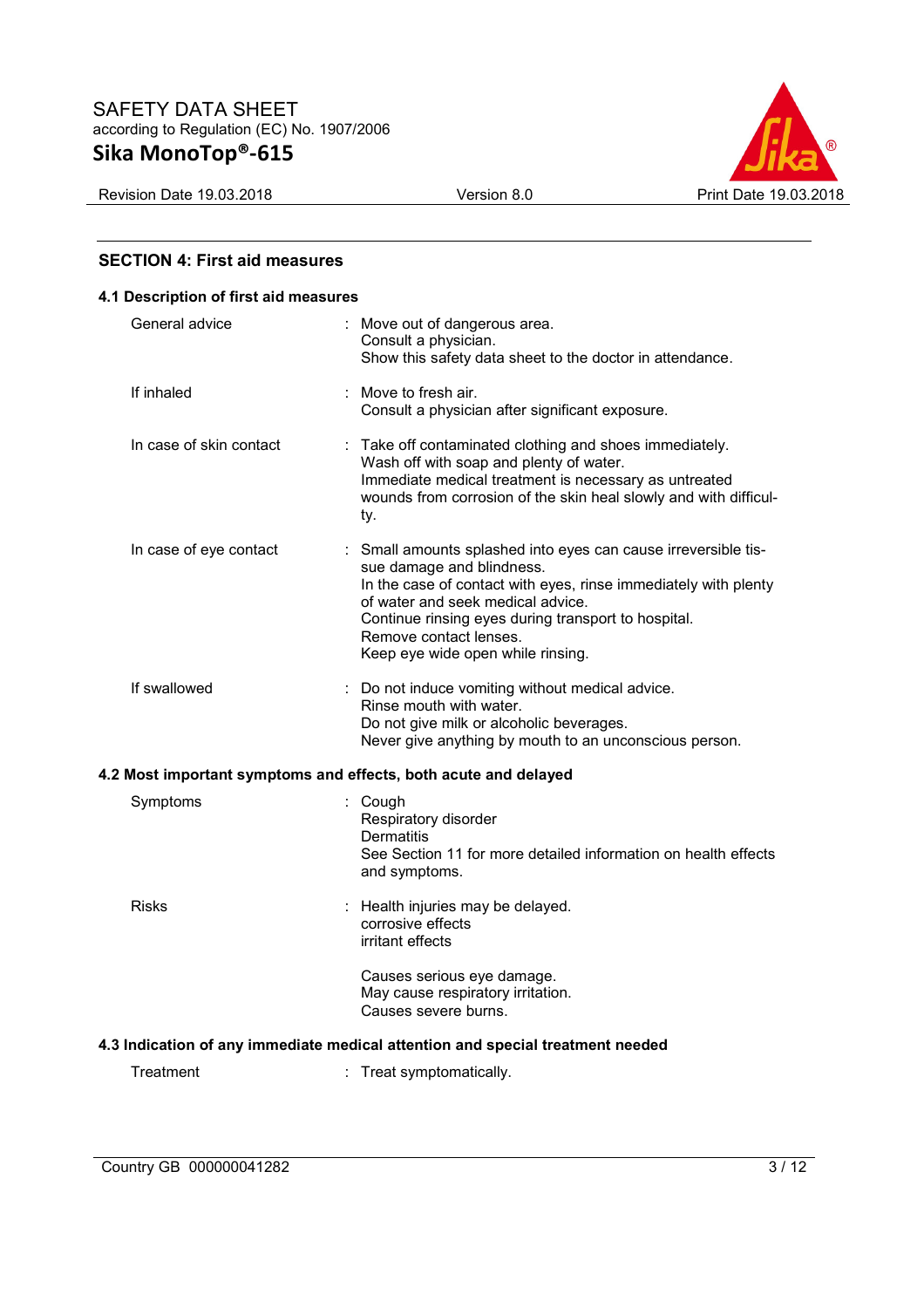

Revision Date 19.03.2018 Version 8.0 Print Date 19.03.2018

# **SECTION 5: Firefighting measures**

# **5.1 Extinguishing media**

| Suitable extinguishing media                              | : In case of fire, use water/water spray/water jet/carbon diox-<br>ide/sand/foam/alcohol resistant foam/chemical powder for<br>extinction. |
|-----------------------------------------------------------|--------------------------------------------------------------------------------------------------------------------------------------------|
| 5.2 Special hazards arising from the substance or mixture |                                                                                                                                            |
| ucts                                                      | Hazardous combustion prod- : No hazardous combustion products are known                                                                    |
| 5.3 Advice for firefighters                               |                                                                                                                                            |
| for firefighters                                          | Special protective equipment : In the event of fire, wear self-contained breathing apparatus.                                              |
| Further information                                       | : Standard procedure for chemical fires.                                                                                                   |

# **SECTION 6: Accidental release measures**

## **6.1 Personal precautions, protective equipment and emergency procedures**

| Personal precautions | : Use personal protective equipment.<br>Avoid breathing dust. |
|----------------------|---------------------------------------------------------------|
|                      | Deny access to unprotected persons.                           |

# **6.2 Environmental precautions**

| Environmental precautions | : Do not flush into surface water or sanitary sewer system.   |
|---------------------------|---------------------------------------------------------------|
|                           | If the product contaminates rivers and lakes or drains inform |
|                           | respective authorities.                                       |

# **6.3 Methods and materials for containment and cleaning up**

| Methods for cleaning up | : Pick up and arrange disposal without creating dust. |
|-------------------------|-------------------------------------------------------|
|                         | Keep in suitable, closed containers for disposal.     |

#### **6.4 Reference to other sections**

For personal protection see section 8.

# **SECTION 7: Handling and storage**

# **7.1 Precautions for safe handling**

| Advice on safe handling | Avoid exceeding the given occupational exposure limits (see<br>section 8). Do not get in eyes, on skin, or on clothing. For |
|-------------------------|-----------------------------------------------------------------------------------------------------------------------------|
| Country GB 000000041282 | 4/12                                                                                                                        |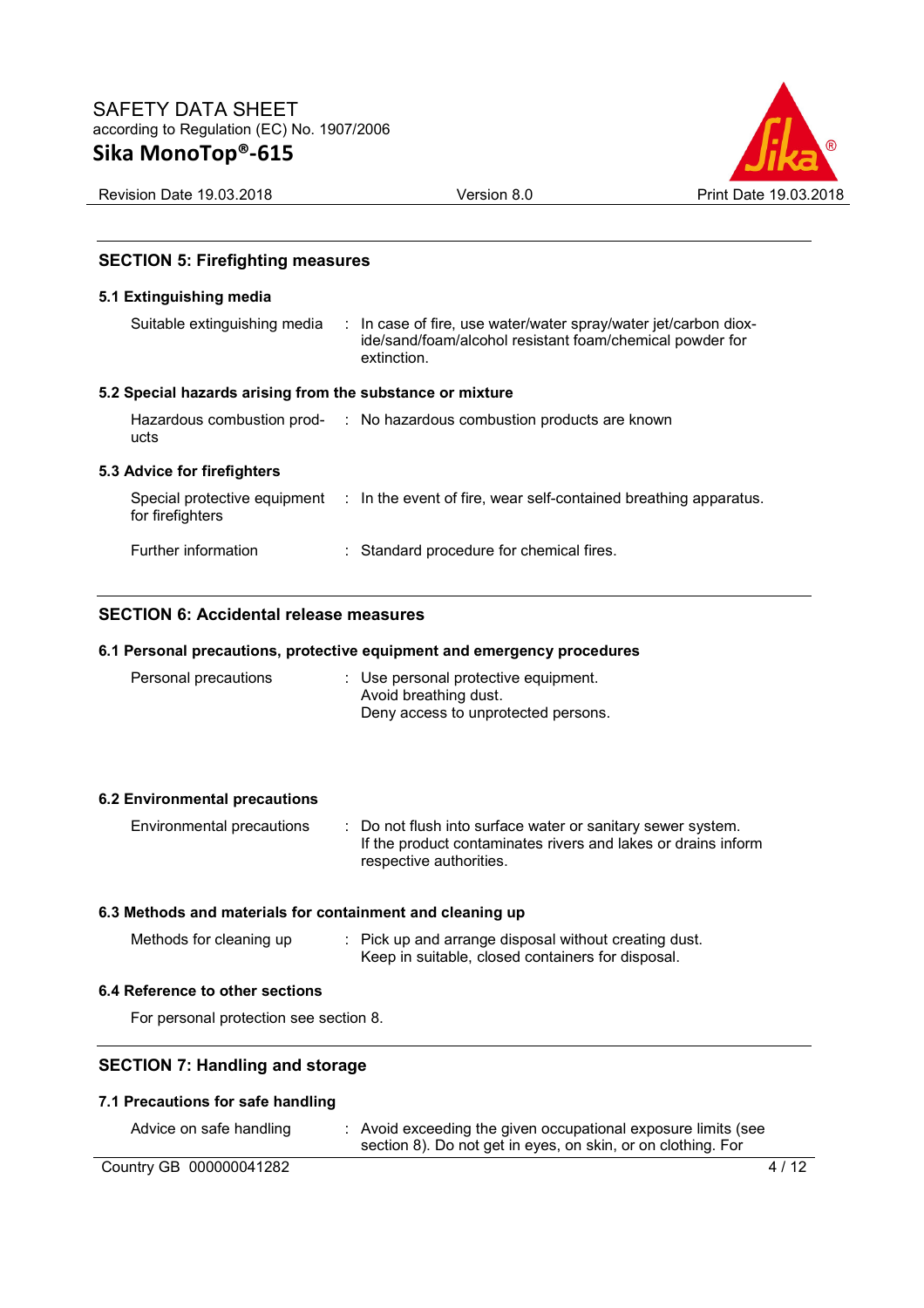

| Revision Date 19.03.2018                                         |  | Version 8.0                                                                                                                                                                                 | Print Date 19.03.2018 |  |
|------------------------------------------------------------------|--|---------------------------------------------------------------------------------------------------------------------------------------------------------------------------------------------|-----------------------|--|
|                                                                  |  | personal protection see section 8. Smoking, eating and drink-<br>ing should be prohibited in the application area. Follow stand-<br>ard hygiene measures when handling chemical products    |                       |  |
| Advice on protection against<br>fire and explosion               |  | : Avoid dust formation. Provide appropriate exhaust ventilation<br>at places where dust is formed.                                                                                          |                       |  |
| Hygiene measures                                                 |  | : Handle in accordance with good industrial hygiene and safety<br>practice. When using do not eat or drink. When using do not<br>smoke. Wash hands before breaks and at the end of workday. |                       |  |
| 7.2 Conditions for safe storage, including any incompatibilities |  |                                                                                                                                                                                             |                       |  |
| Requirements for storage<br>areas and containers                 |  | : Keep container tightly closed in a dry and well-ventilated<br>place. Store in accordance with local regulations.                                                                          |                       |  |
| Other data                                                       |  | : Keep in a dry place. No decomposition if stored and applied<br>as directed.                                                                                                               |                       |  |
| 7.3 Specific end use(s)                                          |  |                                                                                                                                                                                             |                       |  |
| Specific use(s)                                                  |  | : Consult most current local Product Data Sheet prior to any<br>use.                                                                                                                        |                       |  |

# **SECTION 8: Exposure controls/personal protection**

# **8.1 Control parameters**

# **Components with workplace control parameters**

| Components                | CAS-No.    | Value      | Control parame-<br>ters * | Basis * |
|---------------------------|------------|------------|---------------------------|---------|
| Quartz (SiO2)             | 14808-60-7 | <b>TWA</b> | $0.1 \text{ mg/m}$ 3      | GB EH40 |
| Cement (chromium reduced) | 65997-15-1 | <b>TWA</b> | $10 \text{ mg/m}$         | GB EH40 |
|                           |            | <b>TWA</b> | $4 \text{ mg/m}$          | GB EH40 |
| Fumes, silica             | 69012-64-2 | <b>TWA</b> | $6 \text{ mg/m}$          | GB EH40 |
|                           |            | <b>TWA</b> | $2,4$ mg/m $3$            | GB EH40 |

## **general dust value**

| Form of exposure | type<br>Value | parameters<br>Control∴ | Basis                                       |
|------------------|---------------|------------------------|---------------------------------------------|
| Inhalable        | <b>TWA</b>    | 10<br>ma/m3            | $\overline{\phantom{a}}$<br>GB.<br>H40<br>- |
| Respirable       | <b>TWA</b>    | ∙ ma/m3                | GB EI<br>H40                                |

# **8.2 Exposure controls**

# **Personal protective equipment**

|  | Eye protection |
|--|----------------|
|--|----------------|

: Safety glasses with side-shields conforming to EN166 Eye wash bottle with pure water

Country GB 000000041282 5/12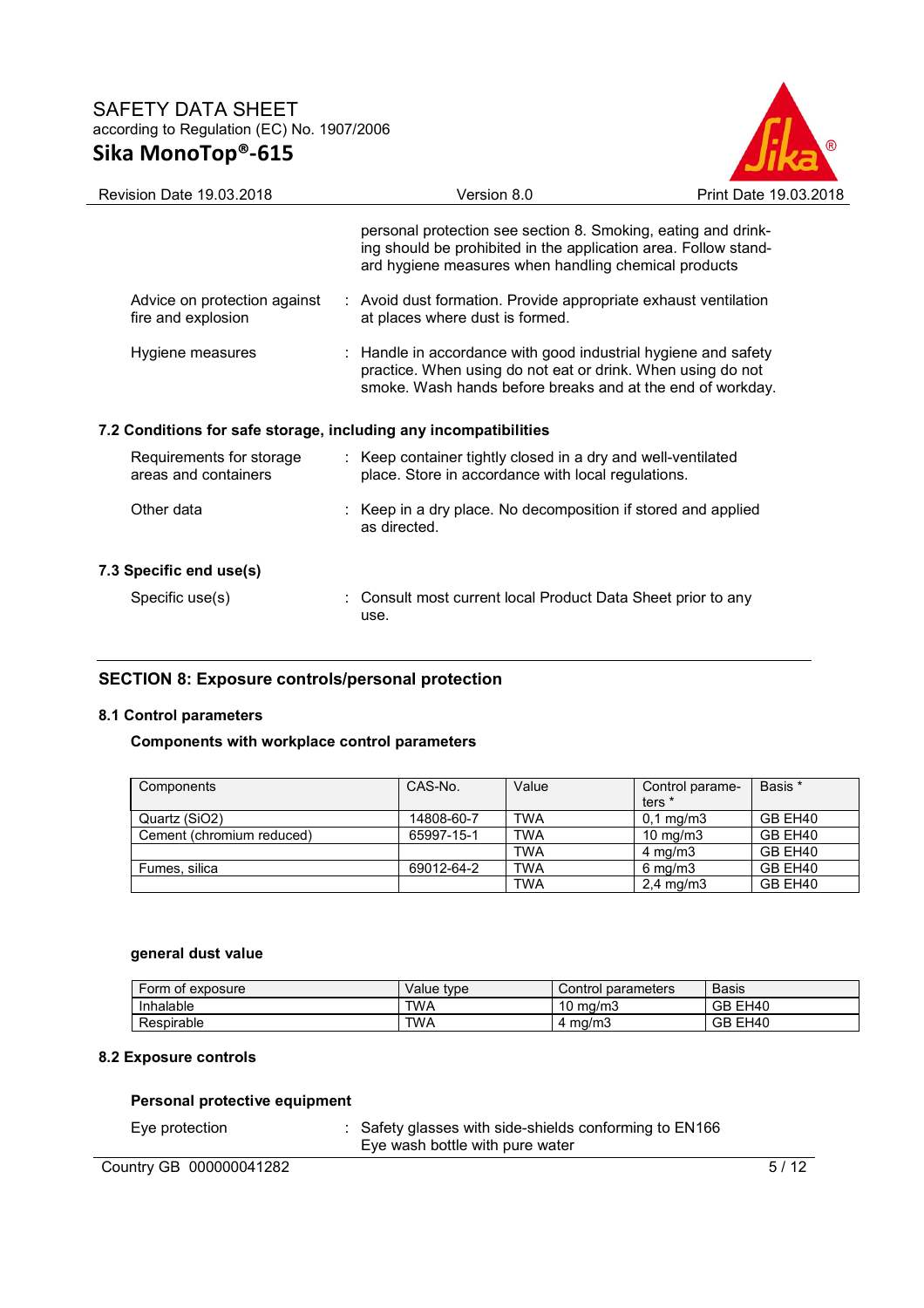

| <b>Revision Date 19.03.2018</b> | Version 8.0                                                                                                                                                                                                                                                                                                                                                                                                                                | Print Date 19.03.2018                                                                                                                                                                                    |
|---------------------------------|--------------------------------------------------------------------------------------------------------------------------------------------------------------------------------------------------------------------------------------------------------------------------------------------------------------------------------------------------------------------------------------------------------------------------------------------|----------------------------------------------------------------------------------------------------------------------------------------------------------------------------------------------------------|
|                                 | Wear eye/face protection.                                                                                                                                                                                                                                                                                                                                                                                                                  |                                                                                                                                                                                                          |
| Hand protection                 | : Chemical-resistant, impervious gloves complying with an ap-<br>proved standard must be worn at all times when handling<br>facturer specifications.<br>Recommended: Butyl rubber/nitrile rubber gloves.<br>Contaminated gloves should be removed.                                                                                                                                                                                         | chemical products. Reference number EN 374. Follow manu-                                                                                                                                                 |
| Skin and body protection        | : Dust impervious protective suit<br>Protective clothing (e.g. Safety shoes acc. to EN ISO 20345,<br>and stirring work.                                                                                                                                                                                                                                                                                                                    | long-sleeved working clothing, long trousers). Rubber aprons<br>and protective boots are additionaly recommended for mixing                                                                              |
| Respiratory protection          | Respirator selection must be based on known or anticipated<br>ing limits of the selected respirator.<br>particulate filter P<br>P1: Inert material; P2, P3: hazardous substances<br>Ensure adequate ventilation. This can be achieved by local<br>exhaust extraction or by general ventilation. (EN 689 - Meth-<br>to keep the concentrations under the occupational exposure<br>limits then respiration protection measures must be used. | exposure levels, the hazards of the product and the safe work-<br>ods for determining inhalation exposure). This applies in par-<br>ticular to the mixing / stirring area. In case this is not sufficent |

# **Environmental exposure controls**

| General advice | : Do not flush into surface water or sanitary sewer system.   |
|----------------|---------------------------------------------------------------|
|                | If the product contaminates rivers and lakes or drains inform |
|                | respective authorities.                                       |

# **SECTION 9: Physical and chemical properties**

| 9.1 Information on basic physical and chemical properties<br>Appearance | powder            |
|-------------------------------------------------------------------------|-------------------|
| Colour                                                                  | grey              |
| Odour                                                                   | odourless         |
| Odour Threshold                                                         | No data available |
| Flash point                                                             | Not applicable    |
|                                                                         |                   |

# Country GB 000000041282 6 / 12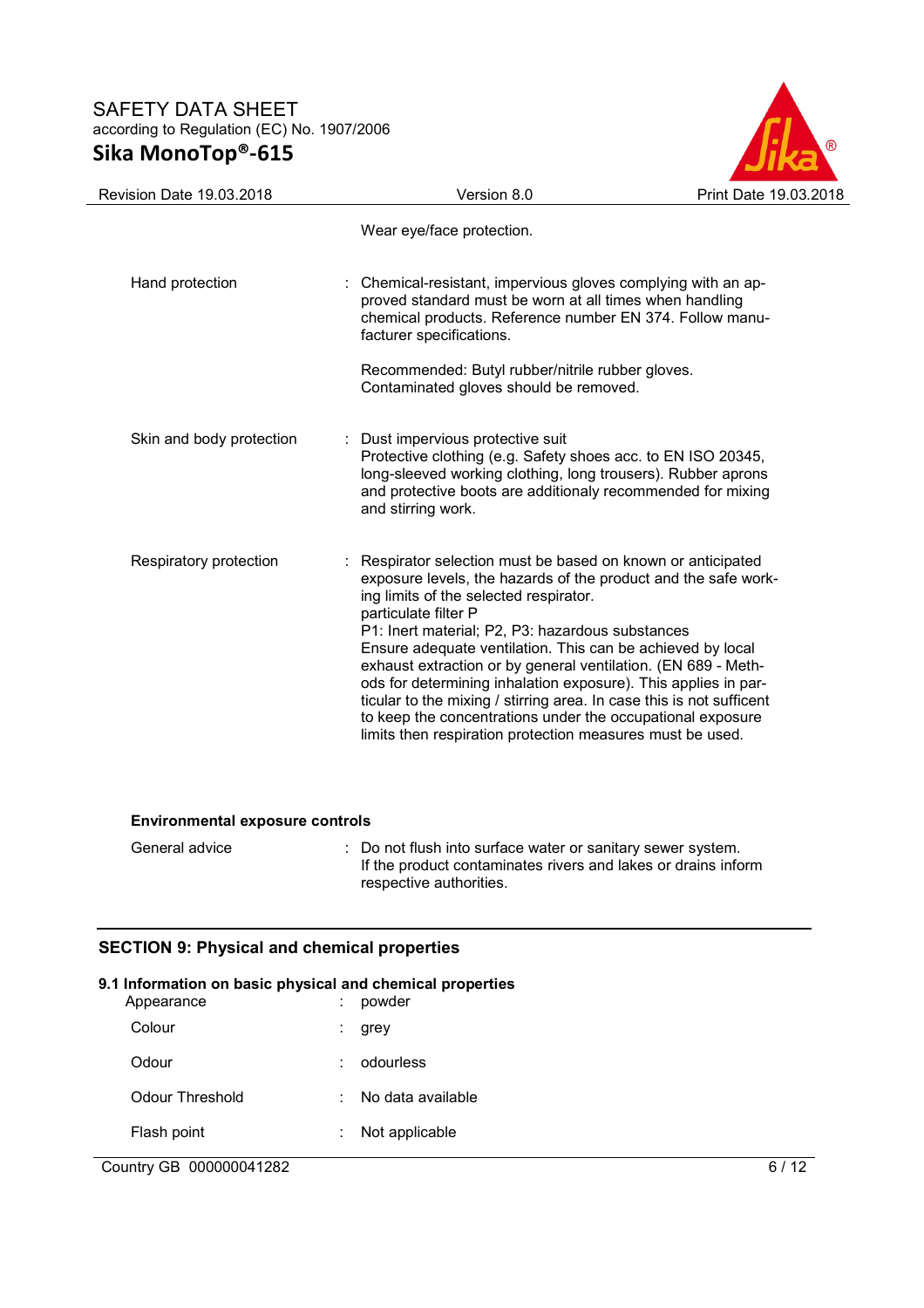

# Revision Date 19.03.2018 Version 8.0 Print Date 19.03.2018

| Autoignition temperature                   | t.             | No data available                    |
|--------------------------------------------|----------------|--------------------------------------|
| Decomposition temperature                  | t.             | No data available                    |
| Lower explosion limit (Vol-%)              | $\mathbb{R}^n$ | No data available                    |
| Upper explosion limit (Vol-%)              | t.             | No data available                    |
| Flammability                               |                | No data available                    |
| <b>Explosive properties</b>                | t              | No data available                    |
| Oxidizing properties                       | t              | No data available                    |
| pH                                         |                | > 11,5<br>at 500,00 g/l              |
|                                            |                | 20 °C                                |
| Melting point/range / Freez-<br>ing point  | t.             | No data available                    |
| Boiling point/boiling range                | t.             | No data available                    |
| Vapour pressure                            | t              | No data available                    |
| Density                                    |                | $1,1$ g/cm $3$<br>at 20 $^{\circ}$ C |
| <b>Bulk density</b>                        | ÷              | ca.1.100 kg/m3                       |
| Water solubility                           | t.             | insoluble                            |
| Partition coefficient: n-<br>octanol/water | t.             | No data available                    |
| Viscosity, dynamic                         | t              | No data available                    |
| Viscosity, kinematic                       | t.             | Not applicable                       |
| Relative vapour density                    | t.             | No data available                    |
| Evaporation rate                           | t              | No data available                    |
| 9.2 Other information<br>No data available |                |                                      |

# **SECTION 10: Stability and reactivity**

## **10.1 Reactivity**

No dangerous reaction known under conditions of normal use.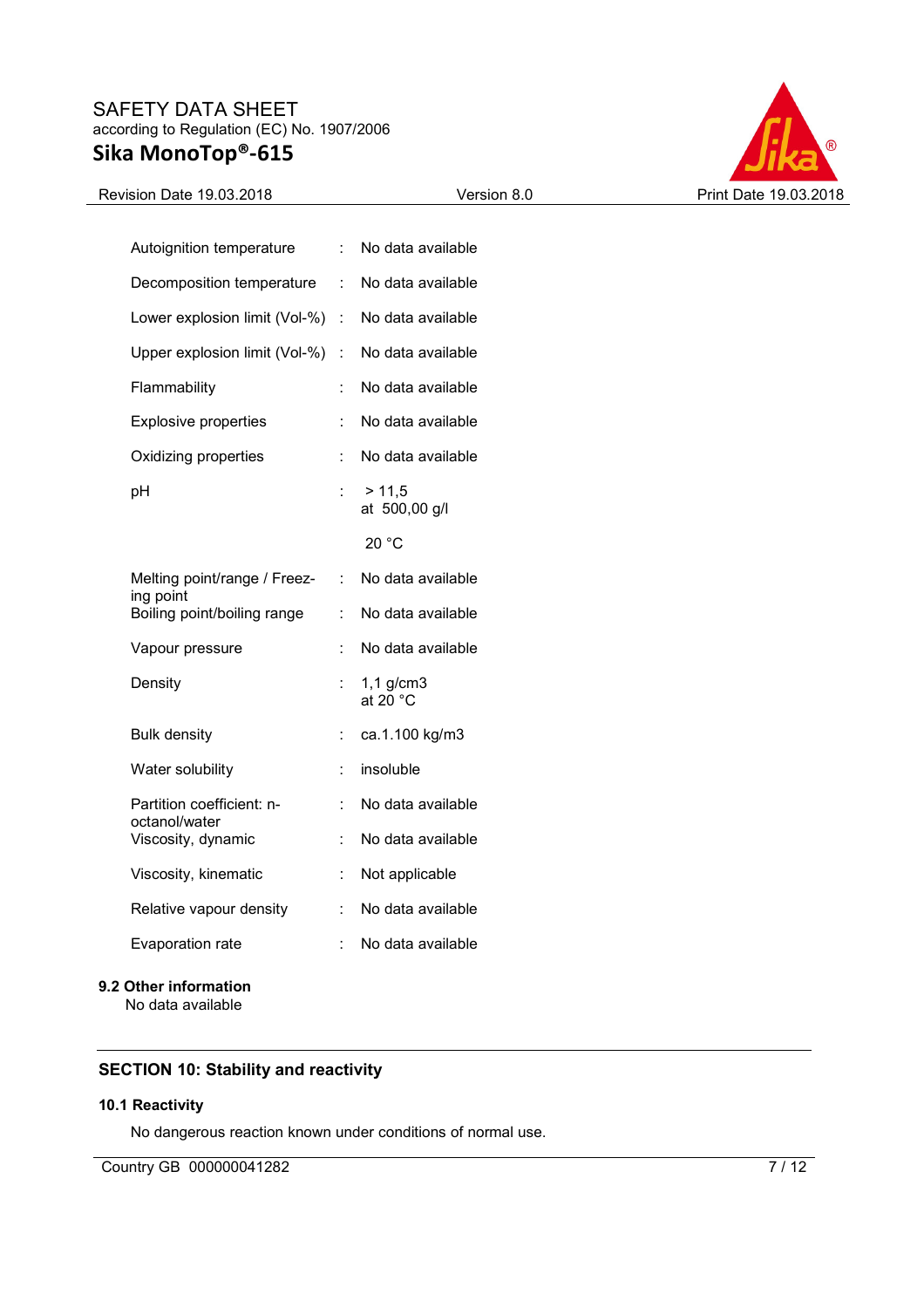

## **10.2 Chemical stability**

The product is chemically stable.

# **10.3 Possibility of hazardous reactions**

Hazardous reactions : Stable under recommended storage conditions.

#### **10.4 Conditions to avoid**

Conditions to avoid : No data available

#### **10.5 Incompatible materials**

Materials to avoid : No data available

### **10.6 Hazardous decomposition products**

# **SECTION 11: Toxicological information**

#### **11.1 Information on toxicological effects**

#### **Acute toxicity**

Not classified based on available information.

## **Skin corrosion/irritation**

Causes severe burns.

# **Serious eye damage/eye irritation**

Causes serious eye damage.

#### **Respiratory or skin sensitisation**

Skin sensitisation: Not classified based on available information. Respiratory sensitisation: Not classified based on available information.

#### **Germ cell mutagenicity**

Not classified based on available information.

#### **Carcinogenicity**

Not classified based on available information.

#### **Reproductive toxicity**

Not classified based on available information.

## **STOT - single exposure**

May cause respiratory irritation.

# **STOT - repeated exposure**

Not classified based on available information.

#### **Aspiration toxicity**

Not classified based on available information.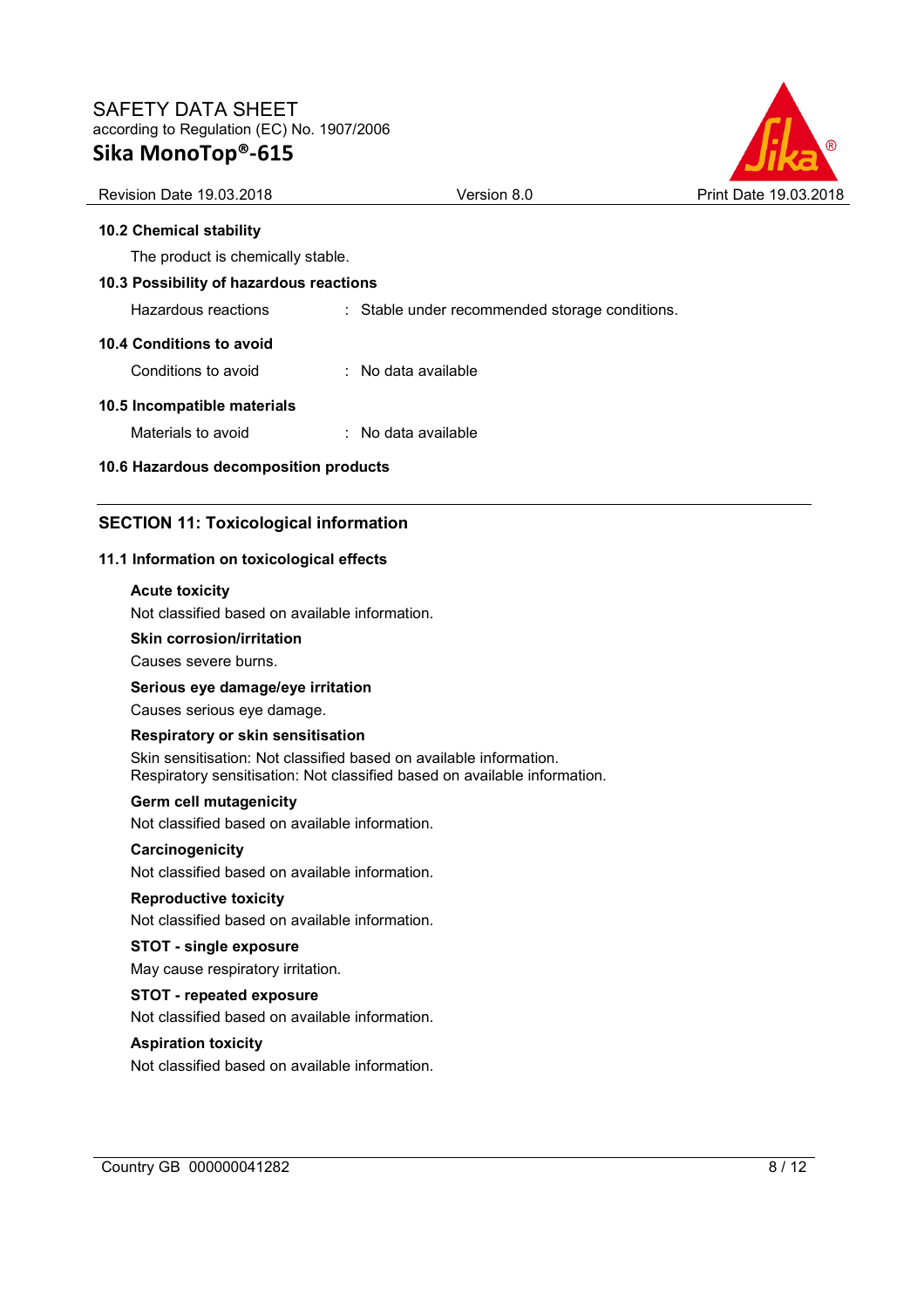

Revision Date 19.03.2018 Version 8.0 Print Date 19.03.2018

# **SECTION 12: Ecological information**

#### **12.1 Toxicity**

No data available

# **12.2 Persistence and degradability**

No data available

# **12.3 Bioaccumulative potential**

No data available

## **12.4 Mobility in soil**

No data available

# **12.5 Results of PBT and vPvB assessment**

# **Product:**

| Assessment | : This substance/mixture contains no components considered                                                                   |
|------------|------------------------------------------------------------------------------------------------------------------------------|
|            | to be either persistent, bioaccumulative and toxic (PBT), or<br>very persistent and very bioaccumulative (vPvB) at levels of |
|            | 0.1% or higher.                                                                                                              |

# **12.6 Other adverse effects**

## **Product:**

| Additional ecological infor- | : There is no data available for this product. |
|------------------------------|------------------------------------------------|
| mation                       |                                                |

# **SECTION 13: Disposal considerations**

# **13.1 Waste treatment methods**

| Product                  | : The generation of waste should be avoided or minimized<br>wherever possible.<br>Empty containers or liners may retain some product residues.<br>This material and its container must be disposed of in a safe<br>way.<br>Dispose of surplus and non-recyclable products via a licensed<br>waste disposal contractor.<br>Disposal of this product, solutions and any by-products should<br>at all times comply with the requirements of environmental<br>protection and waste disposal legislation and any regional<br>local authority requirements.<br>Avoid dispersal of spilled material and runoff and contact with<br>soil, waterways, drains and sewers. |
|--------------------------|-----------------------------------------------------------------------------------------------------------------------------------------------------------------------------------------------------------------------------------------------------------------------------------------------------------------------------------------------------------------------------------------------------------------------------------------------------------------------------------------------------------------------------------------------------------------------------------------------------------------------------------------------------------------|
| European Waste Catalogue | $\therefore$ 16 03 03* inorganic wastes containing dangerous substances                                                                                                                                                                                                                                                                                                                                                                                                                                                                                                                                                                                         |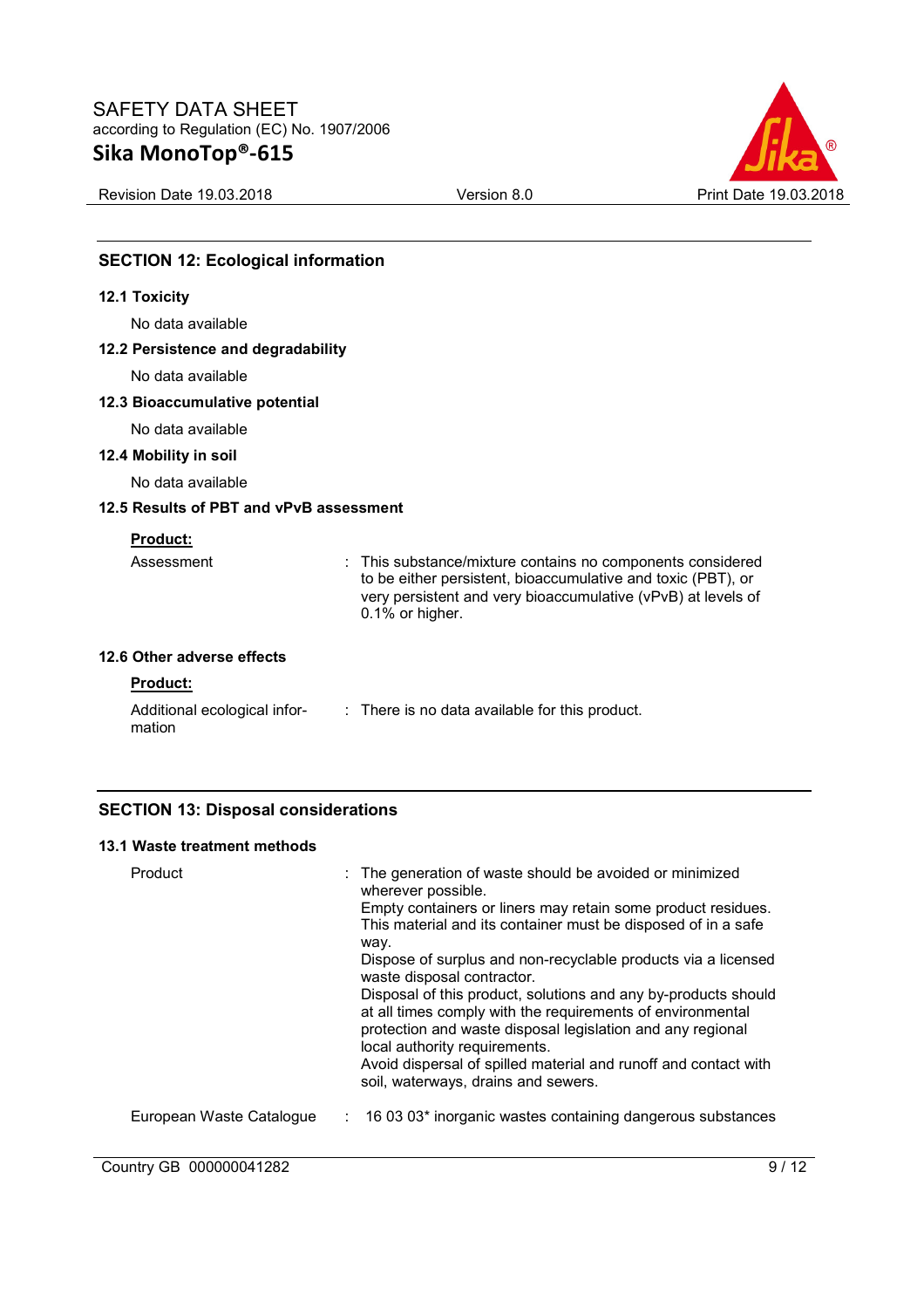

| Revision Date 19 03 2018. |  |  |  |
|---------------------------|--|--|--|
|                           |  |  |  |

# Contaminated packaging : 15 01 10\* packaging containing residues of or contaminated by dangerous substances

# **SECTION 14: Transport information**

## **14.1 UN number**

Not regulated as a dangerous good

## **14.2 UN proper shipping name**

Not regulated as a dangerous good

## **14.3 Transport hazard class(es)**

Not regulated as a dangerous good

## **14.4 Packing group**

Not regulated as a dangerous good

## **14.5 Environmental hazards**

Not regulated as a dangerous good

# **14.6 Special precautions for user**

No data available

# **14.7 Transport in bulk according to Annex II of Marpol and the IBC Code**

Not applicable

# **SECTION 15: Regulatory information**

#### **15.1 Safety, health and environmental regulations/legislation specific for the substance or mixture**

| <b>Prohibition/Restriction</b><br>REACH - Candidate List of Substances of Very High<br>Concern for Authorisation (Article 59).                       |  |  | : None of the components are listed<br>(=> 0.1 %).                                                               |
|------------------------------------------------------------------------------------------------------------------------------------------------------|--|--|------------------------------------------------------------------------------------------------------------------|
| REACH - List of substances subject to authorisation<br>(Annex XIV)                                                                                   |  |  | $:$ Not applicable                                                                                               |
| REACH - Restrictions on the manufacture, placing on<br>the market and use of certain dangerous substances,<br>preparations and articles (Annex XVII) |  |  | Conditions of restriction for the fol-<br>lowing entries should be considered:<br>Cement (chromium reduced) (47) |
| <b>REACH Information:</b><br>All substances contained in our Products are                                                                            |  |  | - preregistered or registered by our upstream suppliers, and/or                                                  |

Country GB 000000041282 10 / 12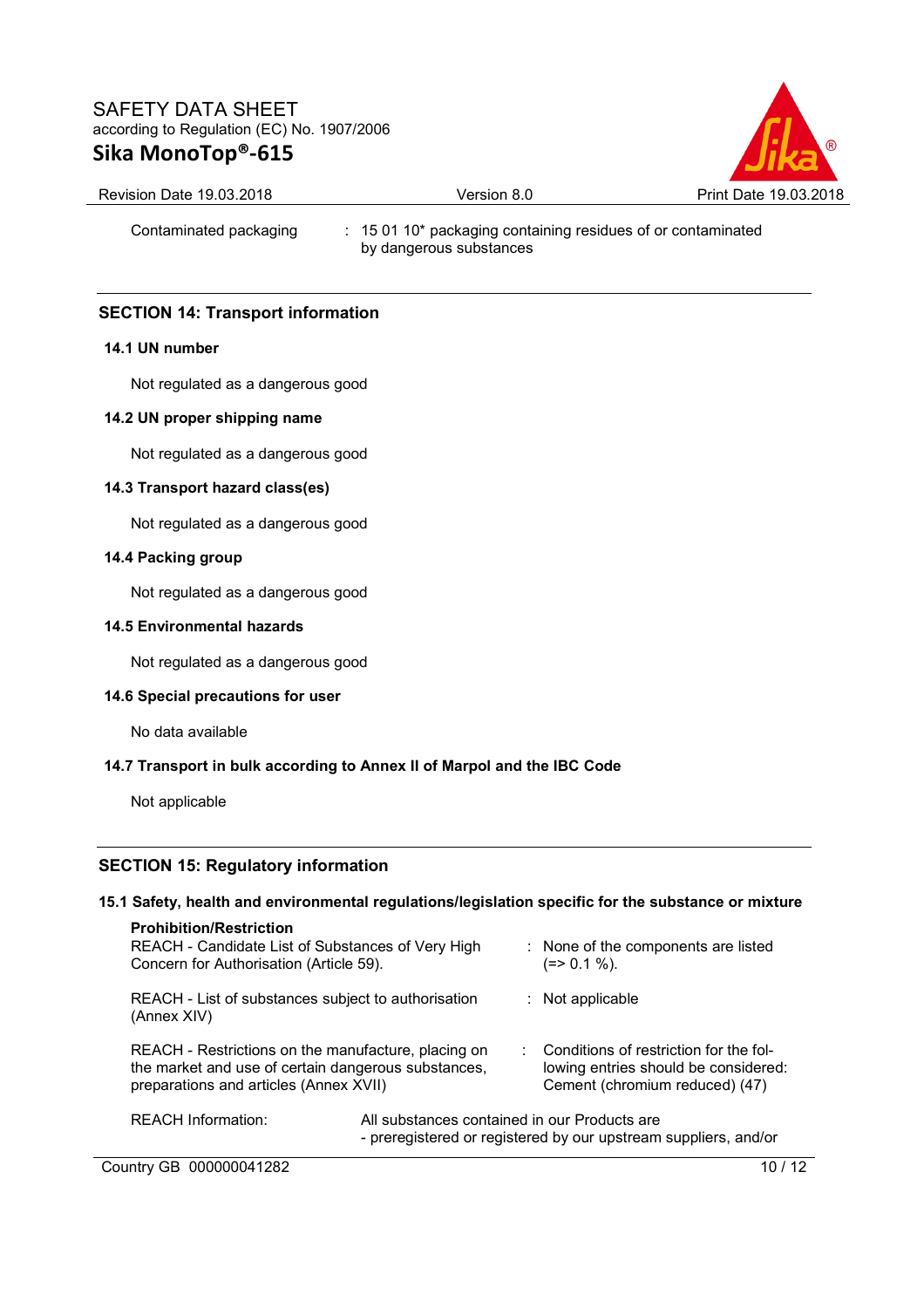

| Revision Date 19.03.2018                                                                                  | Version 8.0                                                                                                                                                                                                                                                                                        | Print Date 19.03.2018 |
|-----------------------------------------------------------------------------------------------------------|----------------------------------------------------------------------------------------------------------------------------------------------------------------------------------------------------------------------------------------------------------------------------------------------------|-----------------------|
|                                                                                                           | - preregistered or registered by us, and/or<br>- excluded from the regulation, and/or<br>- exempted from the registration.                                                                                                                                                                         |                       |
| jor-accident hazards involving dangerous substances.                                                      | Seveso III: Directive 2012/18/EU of the European Parliament and of the Council on the control of ma-<br>Not applicable                                                                                                                                                                             |                       |
| VOC-CH (VOCV)                                                                                             | : $< 0.01 %$<br>no VOC duties                                                                                                                                                                                                                                                                      |                       |
| Sheet, then it is described in this subsection.                                                           | If other regulatory information applies that is not already provided elsewhere in the Safety Data                                                                                                                                                                                                  |                       |
| Health, safety and environ-<br>mental regulation/legislation<br>specific for the substance or<br>mixture: | : Environmental Protection Act 1990 & Subsidiary Regulations<br>Health and Safety at Work Act 1974 & Subsidiary Regulations<br>Control of Substances Hazardous to Health Regulations<br>(COSHH)<br>May be subject to the Control of Major Accident Hazards<br>Regulations (COMAH), and amendments. |                       |
| Other regulations                                                                                         | This product contains cement. Wet cement or mortar may<br>cause alkali burns if in direct and/or prolonged contact with the                                                                                                                                                                        |                       |

skin. Wear protective clothing at all times when working with

# **15.2 Chemical safety assessment**

No Chemical Safety Assessment has been carried out for this mixture by the supplier.

cement based products.

# **SECTION 16: Other information**

# **Full text of H-Statements**

| H315                                    | Causes skin irritation.           |  |  |  |  |  |
|-----------------------------------------|-----------------------------------|--|--|--|--|--|
| H318                                    | Causes serious eye damage.        |  |  |  |  |  |
| H335                                    | May cause respiratory irritation. |  |  |  |  |  |
| <b>Full text of other abbreviations</b> |                                   |  |  |  |  |  |

| Eye Dam.       | Serious eye damage                                                  |
|----------------|---------------------------------------------------------------------|
| Skin Irrit.    | Skin irritation                                                     |
| <b>STOT SE</b> | Specific target organ toxicity - single exposure                    |
| <b>ADR</b>     | Accord européen relatif au transport international des marchandises |
|                | Dangereuses par Route                                               |
| CAS            | <b>Chemical Abstracts Service</b>                                   |
| <b>DNEL</b>    | Derived no-effect level                                             |
| EC50           | Half maximal effective concentration                                |
| <b>GHS</b>     | <b>Globally Harmonized System</b>                                   |
| <b>IATA</b>    | <b>International Air Transport Association</b>                      |
|                |                                                                     |